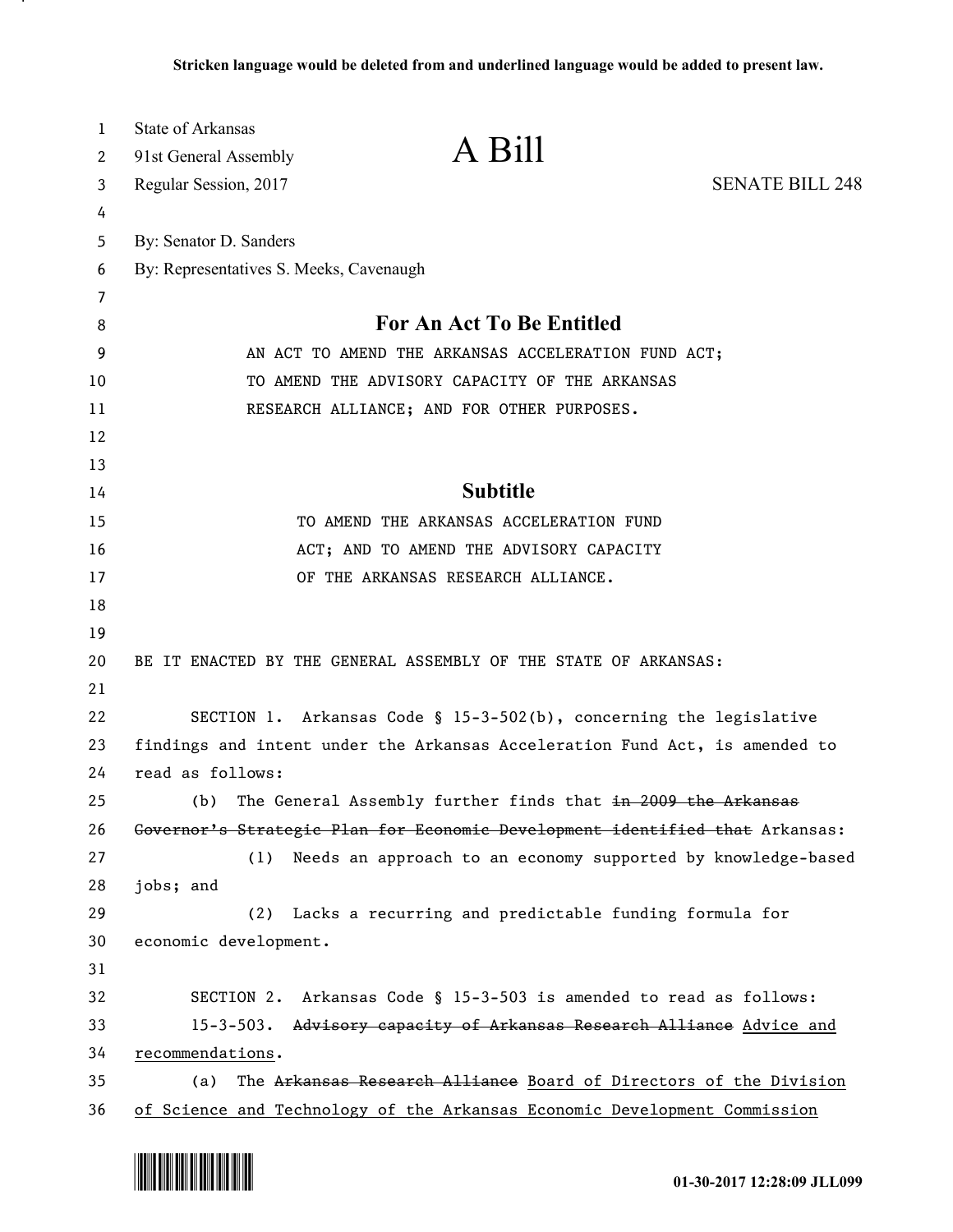1 shall serve in an advisory capacity to advise the Governor, the General Assembly, the Arkansas Economic Development Commission, and other agencies responsible for programs enumerated in subsection (b) of this section. 4 (b)(1) The Arkansas Research Alliance board shall make recommendations regarding support and assistance for the accelerated growth of knowledge-6 based and high-technology jobs in the State of Arkansas state through focused funding of the state's initiatives and programs. 8 (2) For funds in <u>or allocated to</u> the Arkansas Acceleration Fund, 9 § 19-5-1243, the Arkansas Research Alliance board shall make recommendations to the commission regarding the allocation or reallocation of funds and moneys for programs and initiatives authorized by the: (A) Arkansas Research Alliance Act, § 15-3-301 et seq.; (B) Innovate Arkansas Fund, § 19-5-1237; (C) Arkansas Risk Capital Matching Fund Act of 2007, § 15- 5-1601 et seq.; (D) Supplemental science, technology, engineering, and math fund grants under § 6-17-2701 et seq.; 18 (E) Existing programs of the commission authorized under § 19 15-3-101 et seq., § 15-3-201 et seq., the Arkansas Research Alliance Act, § 20 15-3-301 et seq., and § 15-3-401 et seq.; (F) Arkansas Technical Careers Student Loan Forgiveness Program, § 6-50-201; and (G) Any other programs or activities aimed at the creation of knowledge-based and high-technology jobs. (3) In consultation with members of the Arkansas Research Alliance, the Chief Executive Officer of the Arkansas Research Alliance may solicit input, advice, or counsel from any group or individual concerning a policy or funding decision of the Arkansas Research Alliance, including without limitation Accelerate Arkansas, Innovate Arkansas, and Connect Arkansas. SECTION 3. Arkansas Code § 15-3-505 is repealed. 15-3-505. Recommendations. (a) Upon receiving funding for knowledge-based and high-technology job advancement, the Division of Science and Technology of the Arkansas Economic Development Commission shall ensure that the Arkansas Research Alliance meets

01-30-2017 12:28:09 JLL099